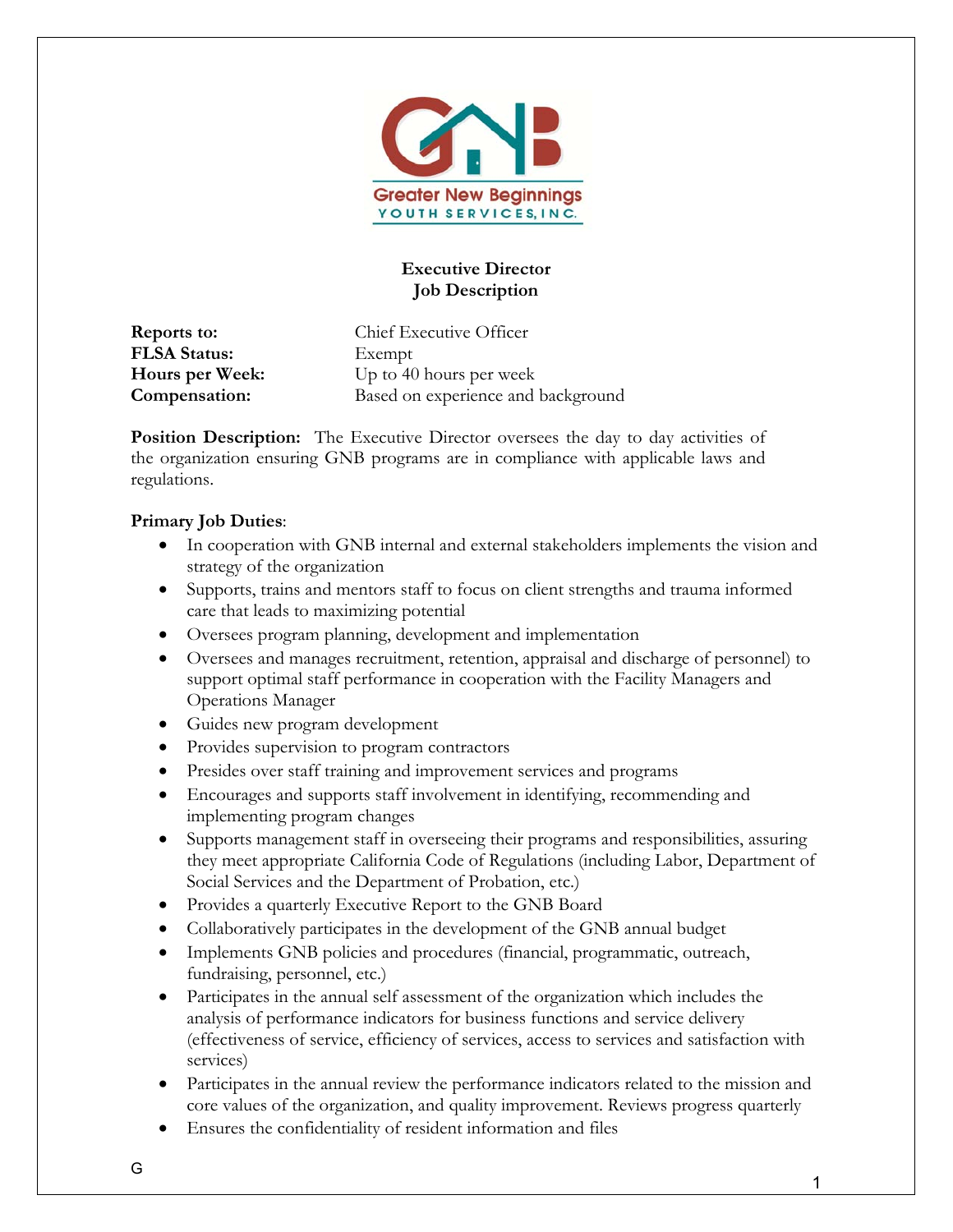- Oversees the monitoring of personnel and client records for compliance with regulatory, statutory, and contracting requirements and standards. (e.g. Community Care Licensing, etc.)
- Oversees key markers for quality programming including mental health, substance abuse, behavioral and forensic best practices
- Utilizes a Risk Management and Evaluation Process to assess and address patterns of challenging behavior by staff and residents
- Designs corrective actions as needed based on quality assurance or risk management findings.
- Develops internal controls to reduce risks associated with residents and staff
- Supervises staff to ensure everyone meets their objectives and are focused on established benchmarks
- Works cooperatively with the Operations Manger, Accounting Coordinator, Case Manger and Quality Assurance & Compliance Officer to ensure best practices
- Communicates regularly with the Chief Executive Office on the meeting of key objectives
- Participates in the annual budget process

The job duties outlined in this job description in no way states or imply that these are the only duties to be performed by this employee. He or she will be required to follow any other instructions and to perform any other duties requested by his or her supervisor or the management of the agency.

#### **Job Specifications**

The Executive Director shall possess the following minimum qualifications:

- Bachelor's Degree in social services or business or related field; or 5 years experience in the management of a human services delivery system
- Good oral and written communication skills
- Experience developing programs and managing a budget
- Evidences good leadership and team building skills
- Strong level of influence and negotiation skills
- Ability to exercise effective judgment, sensitivity, creatively to changing needs and situations
- Demonstrated understanding of best practice protocols as they relate to residential youth programs, judicial involvement, behavioral and mental health challenges.
- Ability to provide effective supervision, lead a team and be a support to staff
- Have an understanding of developing and implementing strategy; strategic planning experience
- Strong organizational development, management, and planning skills
- Excellent written and oral communication skills that are effective with diverse stakeholders
- Experience managing complex, multiple projects
- Has current TB Clearance, certifications in First Aid/CPR, Valid California Drivers license, clean DMV printout and current registration and insurance
- Is able to pass a background check and has fingerprint clearances
- Exceptional organizing and prioritizing skills
- Political savvy, diplomacy, and negotiation skills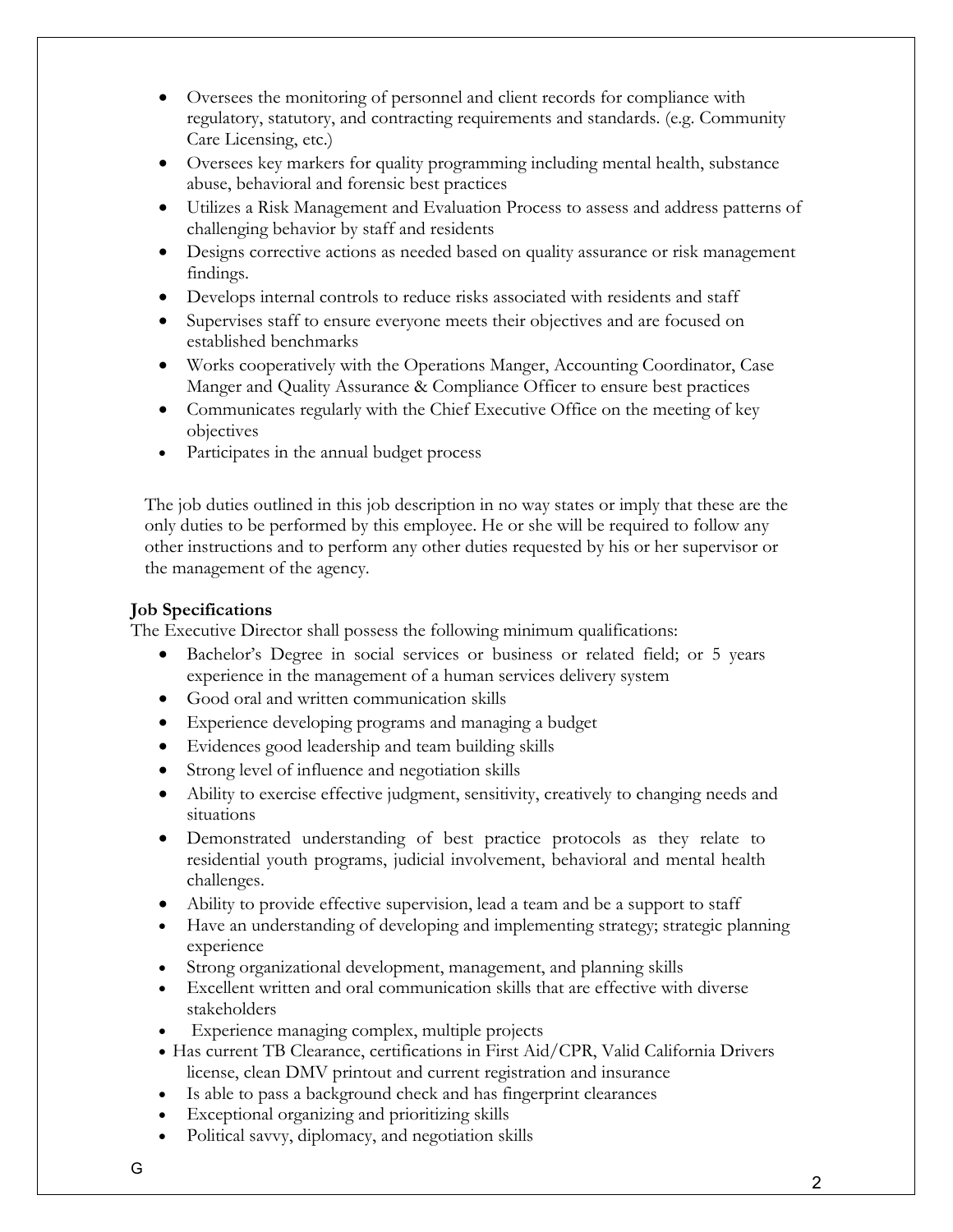- Track record in recruiting, developing and retaining diverse staff
- Ability to represent GNB in a professional manner at all times
- Respects the cultural and logistic values of internal and external stakeholders including residents, their Circle of Support members, probation staff and community collaborators

# **To perform the job successfully, an individual should demonstrate the following competencies:**

- **Analytical** Synthesizes complex or diverse information; Collects and researches data
- **Problem Solving** Identifies and resolves problems in a timely manner; Gathers and analyzes information skillfully; Develops alternative solutions
- **Customer Service** Responds promptly to stakeholder needs; Solicits stakeholder feedback to improve service. Responds to requests for service and assistance; Meets commitments.
- **Teamwork** Contributes to building a positive team spirit
- **Quality Management** Looks for ways to improve and promote quality; Demonstrates accuracy and thoroughness; follows best practices as it relates to social service
- **Planning/Organizing**  Prioritizes and plans work activities; Uses time efficiently; Organizes or schedules other people and their tasks; Develops realistic action plans and timelines
- **Adaptability** Adapts to changes in the work environment; Changes approach or method to best fit the situation; Able to deal with frequent change, delays, or unexpected events
- **Innovation**  Generates suggestions for improving work; Develops innovative approaches and ideas

# **Physical Demands:**

The physical demands described here are representative of those that must be met by an employee to successfully perform the essential functions of this job. Reasonable accommodations may be made to enable individuals with disabilities to perform the essential functions. While performing the duties of the job, the employee is required to:

- Regularly talks or hears up to 8 hours a day;
- Regularly sit, type, and use the mouse up to 8 hours a day;
- Regularly sit and stand from chair up to 25 times a day
- Ability to lift up to 60 pounds (anything over 10 pounds requires the use of a weight belt)
- Specific vision abilities required by this job include close vision, distance vision, color vision, peripheral vision, depth perception, and ability to adjust focus.
- Occasionally stand, walk, use hands to finger, handle or feel, and reach with hands and arms;
- Kneel, crouch, squat, crawl, and twist upper body, grasp, and run, in order to perform essential duties of this position.
- Occasionally climb stairs
- Occasionally get in and out of car up to 6 or 7times a day;
- Occasionally drive in dry and wet weather, usually during day light hours, but occasionally in the evening hours